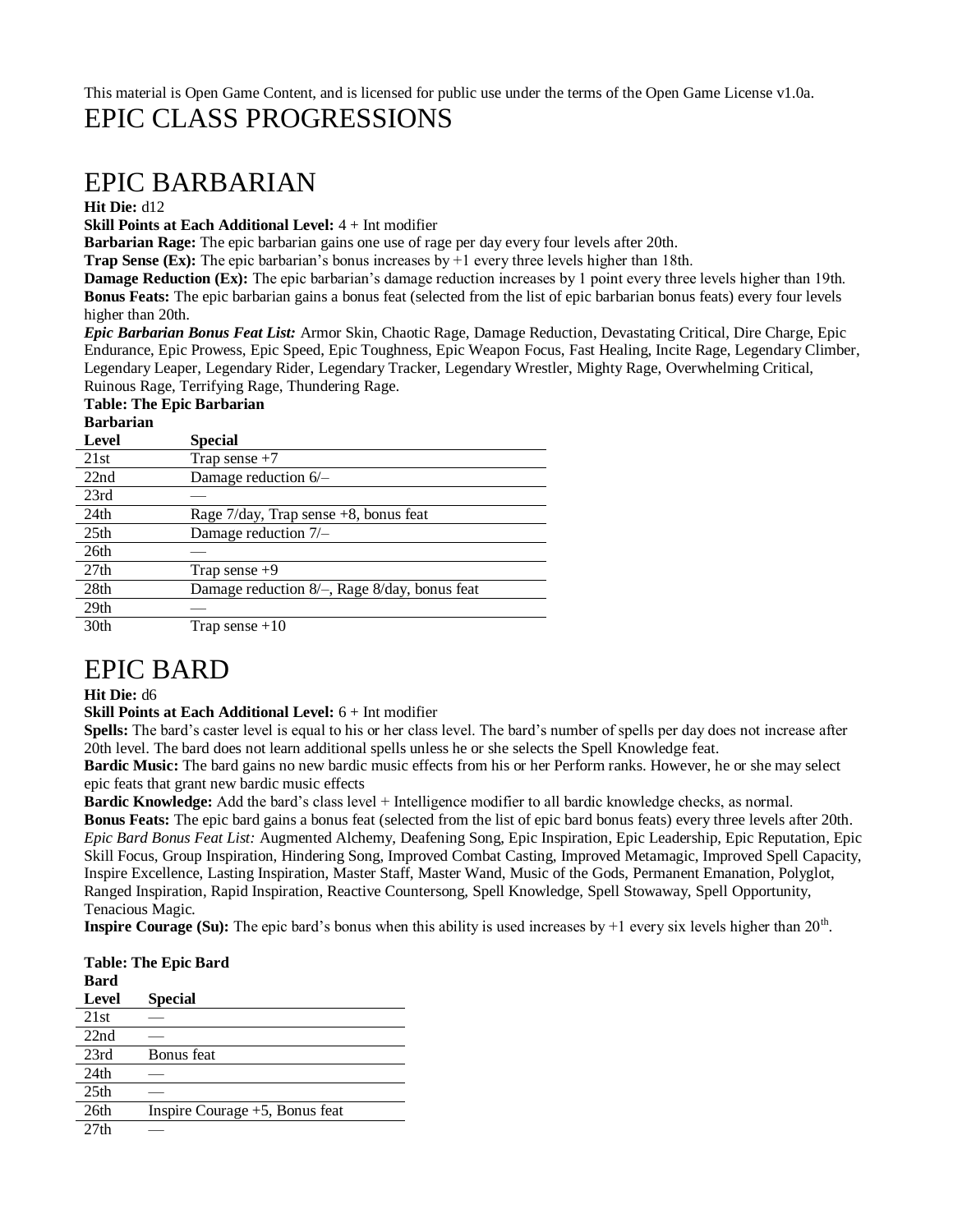| 28th             |            |  |
|------------------|------------|--|
| 29 <sub>th</sub> | Bonus feat |  |
| 20th             |            |  |

# EPIC CLERIC

#### **Hit Die:** d8

**Skill Points at Each Additional Level:** 2 + Int modifier

**Spells:** The cleric's caster level is equal to his or her class level. The cleric's number of spells per day does not increase after 20th level

**Turn or Rebuke Undead:** Use the cleric's class level to determine the most powerful undead affected by a turn or rebuke check and the turning damage, just as normal.

**Bonus Feats:** The epic cleric gains a bonus feat (selected from the list of epic cleric bonus feats) every three levels after 20th. *Epic Cleric Bonus Feat List:* Armor Skin, Automatic Quicken Spell, Automatic Silent Spell, Automatic Still Spell, Bonus Domain, Enhance Spell, Epic Spell Focus, Epic Spell Penetration, Epic Spellcasting, Ignore Material Components, Improved Alignment-Based Casting, Improved Combat Casting, Improved Heighten Spell, Improved Metamagic, Improved Spell Capacity, Intensify Spell, Multispell, Negative Energy Burst, Permanent Emanation, Planar Turning, Positive Energy Aura, Spectral Strike, Spell Stowaway, Spell Opportunity, Spontaneous Domain Access, Spontaneous Spell, Tenacious Magic, Undead Mastery, Zone of Animation.

**Table: The Epic Cleric** 

| Cleric           |                   |
|------------------|-------------------|
| Level            | Special           |
| 21st             |                   |
| 22nd             |                   |
| 23rd             | Bonus feat        |
| 24th             |                   |
| 25 <sub>th</sub> |                   |
| 26th             | Bonus feat        |
| 27th             |                   |
| 28th             |                   |
| 29 <sub>th</sub> | <b>Bonus</b> feat |
| 30th             |                   |

## EPIC DRUID

### **Hit Die:** d8

**Skill Points at Each Additional Level:** 4 + Int modifier

**Spells:** The druid's caster level is equal to his or her class level. The druid's number of spells per day does not increase after 20th level.

Animal Companion: The Druid's animal companion continues to increase in power. Every three levels higher than 20<sup>th</sup> the animal companion gains 2 bonus hit dice, +1 strength and dexterity, and an additional trick.

*Wild Shape:* The epic druid can use this ability to take the form of an animal one additional time per day every four levels higher than 18th. The druid's ability to wild shape into an elemental does not improve.

**Bonus Feats:** The epic druid gains a bonus feat (selected from the list of epic druid bonus feats) every four levels after 20th. Epic Druid Bonus Feat List: Automatic Quicken Spell, Automatic Silent Spell, Automatic Still Spell, Colossal Wild Shape, Diminutive Wild Shape, Dragon Wild Shape, Energy Resistance, Enhance Spell, Epic Spell Focus, Epic Spell Penetration, Epic Spellcasting, Fast Healing, Fine Wild Shape, Gargantuan Wild Shape, Ignore Material Components, Improved Combat Casting, Improved Elemental Wild Shape, Improved Heighten Spell, Improved Metamagic, Improved Spell Capacity, Intensify Spell, Magical Beast Companion, Magical Beast Wild Shape, Multi-spell, Perfect Health, Permanent Emanation, Plant Wild Shape, Spell Stowaway, Spell Opportunity, Spontaneous Spell, Tenacious Magic, Vermin Wild Shape.

## **Table: The Epic Druid Druid Level Special**   $\overline{21st}$ 22nd *Wild shape* 7/day

 $23rd$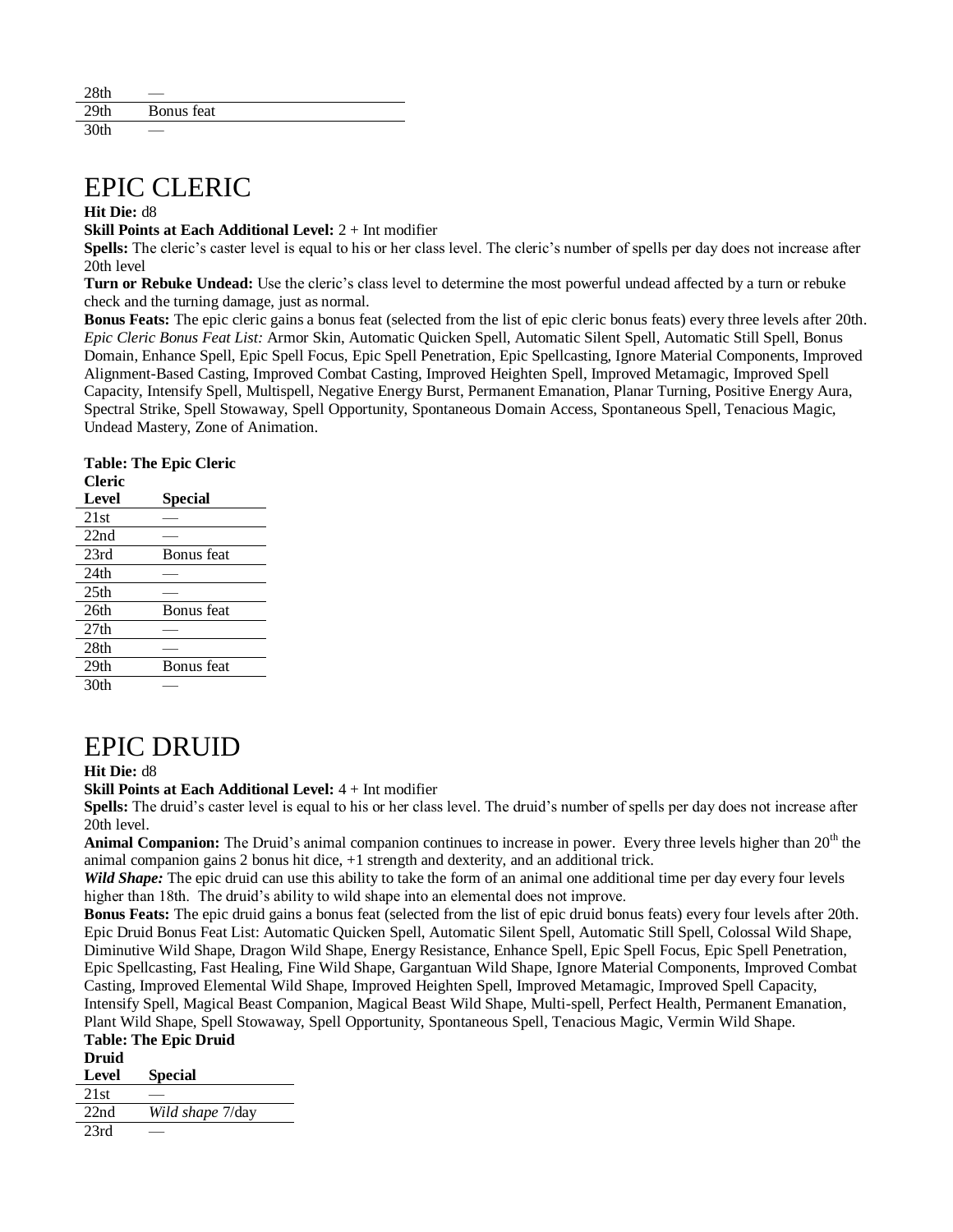| 24th             | Bonus feat              |
|------------------|-------------------------|
| 25 <sub>th</sub> |                         |
| 26th             | <i>Wild shape</i> 8/day |
| 27 <sub>th</sub> |                         |
| 28 <sub>th</sub> | <b>Bonus</b> feat       |
| 29 <sub>th</sub> |                         |
| 30th             | Wild shape 9/day        |

# EPIC FIGHTER

### **Hit Die:** d10

**Skill Points at Each Additional Level:** 2 + Int modifier

**Bonus Feats:** The epic fighter gains a bonus feat (selected from the list of epic fighter bonus feats) every two levels after 20th.

*Epic Fighter Bonus Feat List:* Armor Skin, Combat Archery, Damage Reduction, Devastating Critical, Dire Charge, Distant Shot, Energy Resistance, Epic Endurance, Epic Leadership, Epic Prowess, Epic Toughness, Epic Weapon Focus, Epic Weapon Specialization, Exceptional Deflection, Improved Combat Reflexes, Improved Manyshot, Improved Stunning Fist, Improved Whirlwind Attack, Infinite Deflection, Instant Reload, Legendary Commander, Legendary Rider, Legendary Wrestler, Overwhelming Critical, Penetrate Damage Reduction, Perfect Two-Weapon Fighting, Reflect Arrows, Spellcasting Harrier, Storm of Throws, Superior Initiative, Swarm of Arrows, Two-Weapon Rend, Uncanny Accuracy. In addition to the feats on this list, the fighter may treat any feat designated as a fighter bonus feat, but not listed here, as being on his or her bonus feat list.

| <b>Table: The Epic Fighter</b> |            |  |
|--------------------------------|------------|--|
| <b>Fighter</b>                 |            |  |
| <b>Level</b>                   | Special    |  |
| 21st                           |            |  |
| 22nd                           | Bonus feat |  |
| 23rd                           |            |  |
| 24th                           | Bonus feat |  |
| 25 <sub>th</sub>               |            |  |
| 26th                           | Bonus feat |  |
| 27 <sub>th</sub>               |            |  |
| 28th                           | Bonus feat |  |
| 29 <sub>th</sub>               |            |  |
| 30th                           | Bonus feat |  |
|                                |            |  |

# EPIC MONK

#### **Hit Die:** d8

**Skill Points at Each Additional Level:** 4 + Int modifier

**AC Bonus:** The monk's bonus to Armor Class when unarmored increases by +1 every five levels higher than 20th.

**Unarmed Strike:** The damage for a monk's unarmed strike does not increase after 16th level. **Stunning Attack:** If the monk has the Stunning Fist feat use the monk's class level when determining the DC to resist this attack, as normal.

**Unarmored Speed Bonus:** The epic monk's speed when wearing no armor increases by 10 feet every three levels higher than 18th. The unarmored speed of Small and dwarven monks increases by 5 feet instead of 10 feet.

*Ki* **Strike:** The monk's *ki* strike ability does not automatically increase with class level after 16th level.

**Wholeness of Body (Su):** The epic monk can cure up to twice his or her class level in hit points each day, as normal.

**Abundant Step (Su):** Use the monk's class level when determining the effective caster level of this ability, as normal.

**Diamond Soul (Ex):** The epic monk's spell resistance is equal to his or her class level +10, as normal.

**Quivering Palm (Su):** Use the monk's class level when determining the DC to resist this attack, as normal.

**Empty Body (Su):** Use the monk's class level when determining the duration of this effect, as normal.

**Bonus Feats:** The epic monk gains a bonus feat (selected from the list of epic monk bonus feats) every five levels higher than 20th.

*Epic Monk Bonus Feat List:* Armor Skin, Blinding Speed, Damage Reduction, Energy Resistance, Epic Prowess, Epic Speed, Epic Toughness, Exceptional Deflection, Fast Healing, Improved Combat Reflexes, Improved *Ki* Strike, Improved Spell Resistance, Improved Stunning Fist, Infinite Deflection, Keen Strike, Legendary Climber, Legendary Wrestler, Reflect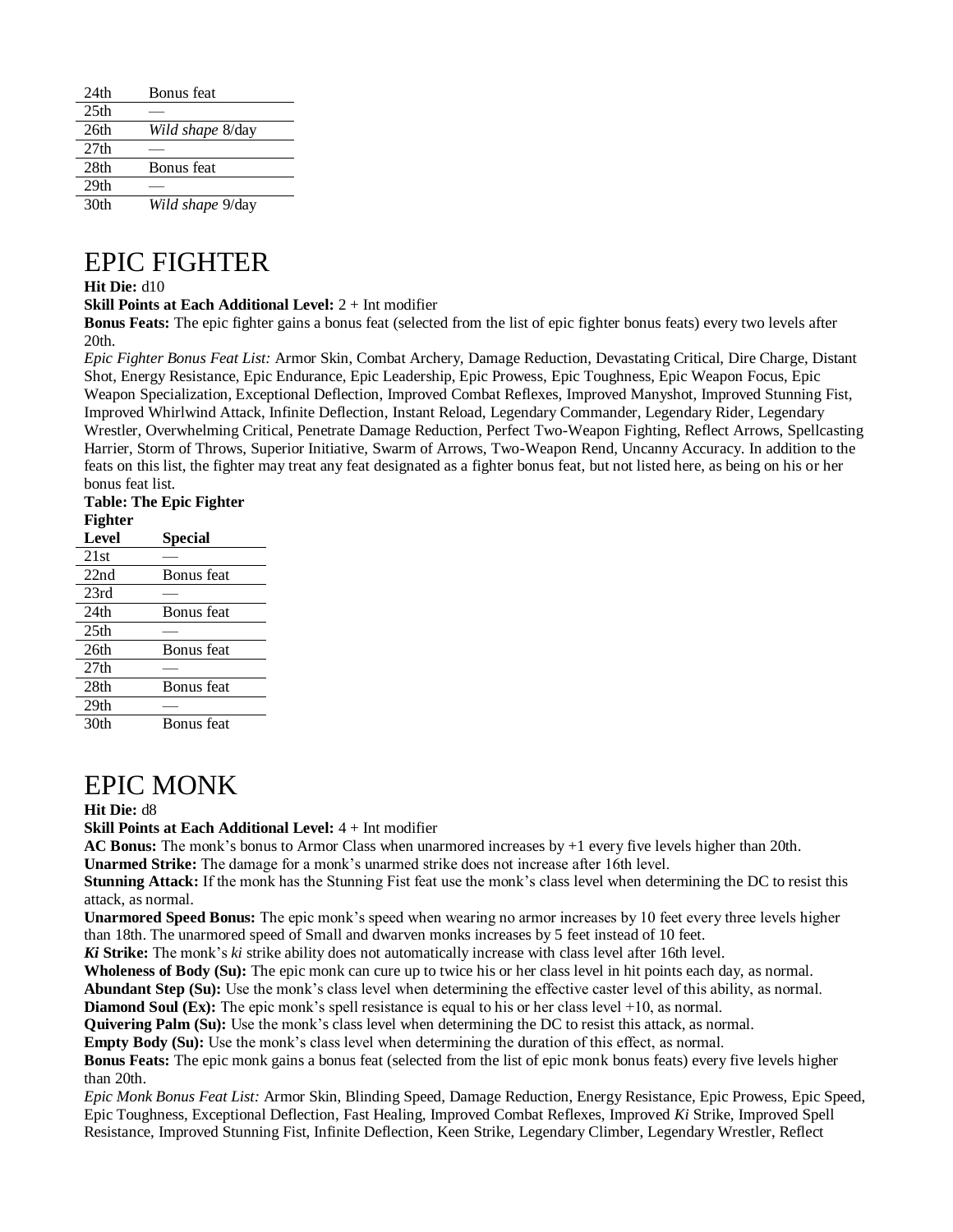Arrows, Righteous Strike, Self-Concealment, Shattering Strike, Vorpal Strike.

| <b>Table: The Epic Monk</b> |              |                        |                |
|-----------------------------|--------------|------------------------|----------------|
| Monk                        | AC           | <b>Unarmored Speed</b> |                |
| Level                       | <b>Bonus</b> | <b>Bonus</b>           | <b>Special</b> |
| 21st                        | $+4$         | $+70$ ft.              |                |
| 22nd                        | $+4$         | $+70$ ft.              |                |
| 23rd                        | $+4$         | $+70$ ft.              |                |
| 24th                        | $+4$         | $+80$ ft.              |                |
| 25 <sub>th</sub>            | $+5$         | $+80$ ft.              | Bonus feat     |
| 26th                        | $+5$         | $+80$ ft.              |                |
| 27 <sub>th</sub>            | $+5$         | $+90$ ft.              |                |
| 28th                        | $+5$         | $+90$ ft.              |                |
| 29 <sub>th</sub>            | $+5$         | $+90$ ft.              |                |
| 30th                        | $+6$         | $+100$ ft.             | Bonus feat     |

## EPIC PALADIN

### **Hit Die:** d10

**Skill Points at Each Additional Level:** 2 + Int modifier

*Lay on Hands* **(Su)***:* Each day a paladin can cure a total number of hit points equal to his or her Charisma bonus (if any) times his or her class level, as normal

**Smite Evil (Su):** The epic paladin adds his or her class level to damage with any smite evil attack, as normal. He or she can smite one additional time per day for every five levels higher than  $20^{\text{th}}$ .

**Turn Undead:** The paladin turns undead as a cleric of two levels lower, as normal.

**Spells:** The paladin's caster level is equal to one-half his or her class level, as normal. The paladin's number of spells per day does not increase after 20th level.

**Special Mount:** The epic paladin's special mount continues to increase in power. Every five levels after 20th the special mount gains  $+2$  bonus Hit Dice, its natural armor increases by  $+2$ , its Strength adjustment increases by  $+1$ , and its Intelligence increases by  $+1$ . The mount's spell resistance equals the paladin's class level  $+5$ .

*Remove Disease* **(Sp)***:* The epic paladin can use *remove disease* one additional time per week for every three levels higher than 18th.

**Bonus Feats:** The epic paladin gains a bonus feat (selected from the list of epic paladin feats) every three levels higher than 20th.

*Epic Paladin Bonus Feat List:* Armor Skin, Devastating Critical, Epic Leadership, Epic Prowess, Epic Reputation, Epic Toughness, Epic Weapon Focus, Great Smiting, Holy Strike, Improved Aura of Courage, Improved Combat Casting, Improved Spell Capacity, Legendary Commander, Legendary Rider, Overwhelming Critical, Perfect Health, Permanent Emanation, Planar Turning, Positive Energy Aura, Spectral Strike, Spontaneous Spell, Widen Aura of Courage.

### **Table: The Epic Paladin**

| Paladin          |                              |
|------------------|------------------------------|
| Level            | <b>Special</b>               |
| 21st             | Remove disease 6/week        |
| 22nd             |                              |
| 23rd             | Bonus feat                   |
| 24 <sub>th</sub> | <i>Remove disease 7/week</i> |
| 25 <sub>th</sub> | Smite evil 6/day             |
| 26th             | Bonus feat                   |
| 27 <sub>th</sub> | Remove disease 8/week        |
| 28th             |                              |
| 29 <sub>th</sub> | <b>Bonus</b> feat            |
| 30th             | <i>Remove disease</i> 9/week |

## EPIC RANGER

#### **Hit Die:** d8

**Skill Points at Each Additional Level:** 6 + Int modifier

**Spells:** The ranger's caster level is equal to one-half his or her class level, as normal. The ranger's number of spells per day does not increase after 20th level.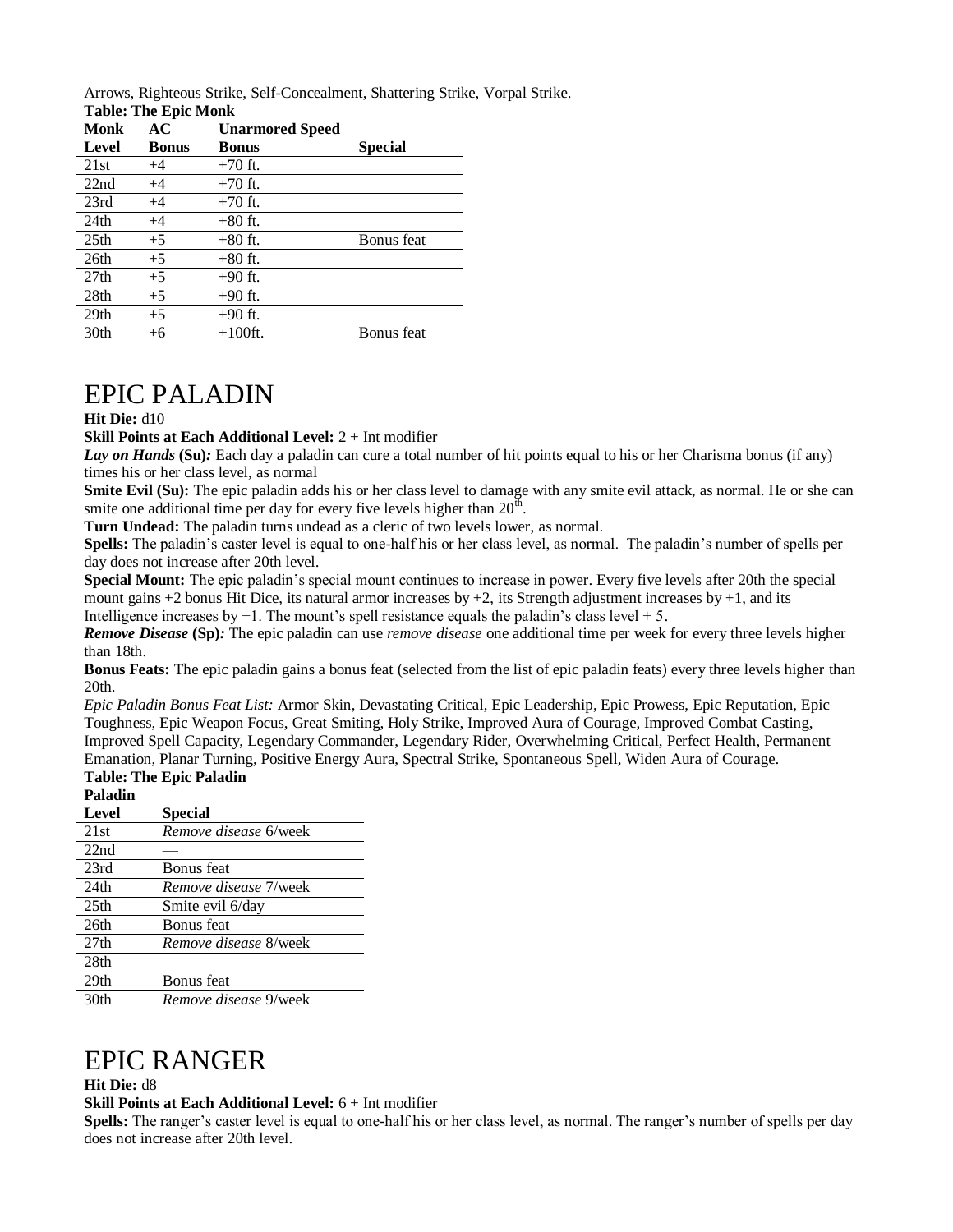**Favored Enemy (Ex):** The epic ranger gains one additional favored enemy, and his or her bonuses against one category of favored enemies goes up by +2, every five levels higher than 20th.

**Animal companion:** The epic ranger's animal companion continues to increase in power. The ranger's effective druid level is half his or her ranger level.

**Bonus Feats:** The epic ranger gains a bonus feat (selected from the list of epic ranger feats) every three levels after 20th. *Epic Ranger Bonus Feat List:* Bane of Enemies, Blinding Speed, Combat Archery, Death of Enemies, Distant Shot, Epic Endurance, Epic Prowess, Epic Speed, Epic Toughness, Epic Weapon Focus, Fast Healing, Improved Combat Casting, Improved Favored Enemy, Improved Manyshot, Improved Spell Capacity, Legendary Climber, Legendary Rider, Legendary Tracker, Perfect Health, Perfect Two-Weapon Fighting, Permanent Emanation, Spontaneous Spell, Storm of Throws, Swarm of Arrows, Two-Weapon Rend, Uncanny Accuracy.

### **Table: The Epic Ranger**

| $\cdots$         |                   |
|------------------|-------------------|
| Level            | Special           |
| 21st             |                   |
| 22nd             |                   |
| 23rd             | Bonus feat        |
| 24 <sub>th</sub> |                   |
| 25 <sub>th</sub> | 6th favored enemy |
| 26th             | Bonus feat        |
| 27 <sub>th</sub> |                   |
| 28th             |                   |
| 29 <sub>th</sub> | Bonus feat        |
| 30 <sub>th</sub> | 7th favored enemy |
|                  |                   |

# EPIC ROGUE

#### **Hit Die:** d6.

**Skill Points at Each Additional Level:** 8 + Int modifier.

**Sneak Attack:** The epic rogue's sneak attack damage increases by +1d6 at every odd-numbered level.

**Special Abilities:** The rogue does not gain additional rogue special abilities after 19th level, but can choose one of the rogue class special abilities (crippling strike, defensive roll, improved evasion, opportunist, skill mastery, or slippery mind) instead of a bonus feat.

**Trap Sense (Ex):** The epic rogue's bonus increases by  $+1$  every three levels higher than 18th.

**Bonus Feats:** The epic rogue gains a bonus feat (selected from the list of epic rogue feats) every four levels after 20th. *Epic Rogue Bonus Feat List:* Blinding Speed, Combat Archery, Dexterous Fortitude, Dexterous Will, Epic Dodge, Epic Reputation, Epic Skill Focus, Epic Speed, Improved Combat Reflexes, Improved Sneak Attack, Legendary Climber, Lingering Damage, Self-Concealment, Sneak Attack of Opportunity, Spellcasting Harrier, Superior Initiative, Trap Sense, Uncanny Accuracy. The rogue may choose a special rogue ability instead of a bonus feat.

## **Table: The Epic Rogue**

## **Rogue Level Special**  21st Sneak attack  $+11d6$ , trap sense  $+7$  $\frac{22nd}{23rd}$ Sneak attack  $+12d6$  $24th$  Trap sense  $+8$ , bonus feat 25th Sneak attack +13d6 26th —  $27th$  Sneak attack  $+14d6$ , trap sense  $+9$ 28th Bonus feat 29th Sneak attack +15d6  $30th$  Trap sense  $+10$

# EPIC SORCERER

**Hit Die:** d4.

**Skill Points at Each Additional Level:** 2 + Int modifier.

**Spells:** The sorcerer's caster level is equal to his or her class level. The sorcerer's number of spells per day does not increase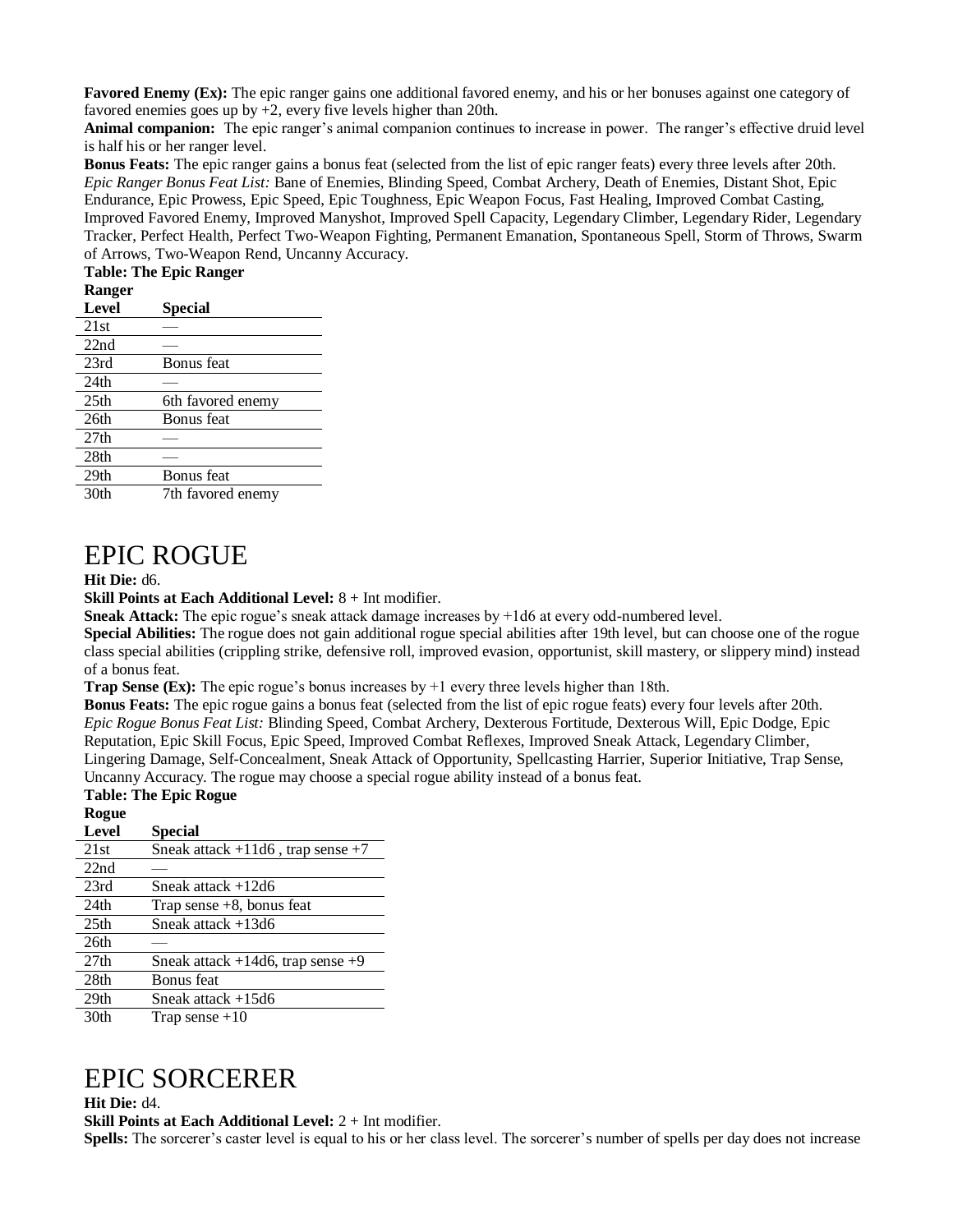after 20th level. The sorcerer does not learn additional spells unless he or she selects the Spell Knowledge feat.

**Familiar:** The sorcerer's familiar continues to increase in power. Every two levels beyond 20th the familiar's natural armor and Intelligence each increase by  $+1$ . The familiar's spell resistance is equal to the master's class level  $+ 5$ . At  $21<sup>st</sup>$  level and again every ten levels higher than 21<sup>st</sup>, the familiar gains the benefit of the Familiar Spell epic feat for a spell of its master's choice.

**Bonus Feats:** The epic sorcerer gains a bonus feat (selected from the list of epic sorcerer bonus feats) every three levels after 20th.

*Epic Sorcerer Bonus Feat List:* Augmented Alchemy, Automatic Quicken Spell, Automatic Silent Spell, Automatic Still Spell, Energy Resistance, Enhance Spell, Epic Spell Focus, Epic Spell Penetration, Epic Spellcasting, Familiar Spell, Ignore Material Components, Improved Combat Casting, Improved Heighten Spell, Improved Metamagic, Improved Spell Capacity, Intensify Spell, Master Staff, Master Wand, Multispell, Permanent Emanation, Spell Knowledge, Spell Stowaway, Spell Opportunity.

## **Table: The Epic Sorcerer Sorcerer**

| Level            | Special    |
|------------------|------------|
| 21st             |            |
| 22nd             |            |
| 23rd             | Bonus feat |
| 24th             |            |
| 25 <sub>th</sub> |            |
| 26th             | Bonus feat |
| 27th             |            |
| 28th             |            |
| 29 <sub>th</sub> | Bonus feat |
| 30th             |            |
|                  |            |

## EPIC WIZARD

### **Hit Die:** d4.

### **Skill Points at Each Additional Level:** 2 + Int modifier.

**Spells:** The wizard's caster level is equal to her class level. The wizard's number of spells per day does not increase after 20th level. Each time the wizard achieves a new level, he or she learns two new spells of any spell levels that he or she can cast (according to his or her new level).

**Familiar:** The wizards's familiar continues to increase in power. Every two levels beyond 20th the familiar's natural armor and Intelligence each increase by +1. The familiar's spell resistance is equal to the master's class level + 5. At  $21<sup>st</sup>$  level and again every ten levels higher than 21<sup>st</sup>, the familiar gains the benefit of the Familiar Spell epic feat for a spell of its master's choice.

**Bonus Feats:** The epic wizard gains a bonus feat (selected from the list of epic wizard feats) every three levels after 20th. *Epic Wizard Bonus Feat List:* Augmented Alchemy, Automatic Quicken Spell, Automatic Silent Spell, Automatic Still Spell, Combat Casting, Craft Epic Magic Arms and Armor, Craft Epic Rod, Craft Epic Staff, Craft Epic Wondrous Item, Efficient Item Creation, Enhance Spell, Epic Spell Focus, Epic Spell Penetration, Epic Spellcasting, Familiar Spell, Forge Epic Ring, Ignore Material Components, Improved Combat Casting, Improved Heighten Spell, Improved Metamagic, Improved Spell Capacity, Intensify Spell, Multispell, Permanent Emanation, Scribe Epic Scroll, Spell Focus, Spell Knowledge, Spell Mastery, Spell Penetration Spell Stowaway, Spell Opportunity, Spontaneous Spell, Tenacious Magic. In addition to the feats on this list, the wizard may select any item creation feat or metamagic feat not listed here.

### **Table: The Epic Wizard Wizard Level Special**   $21st$  $22nd$ 23rd Bonus feat 24th —  $25th$ 26th Bonus feat  $27th$  — 28th — 29th Bonus feat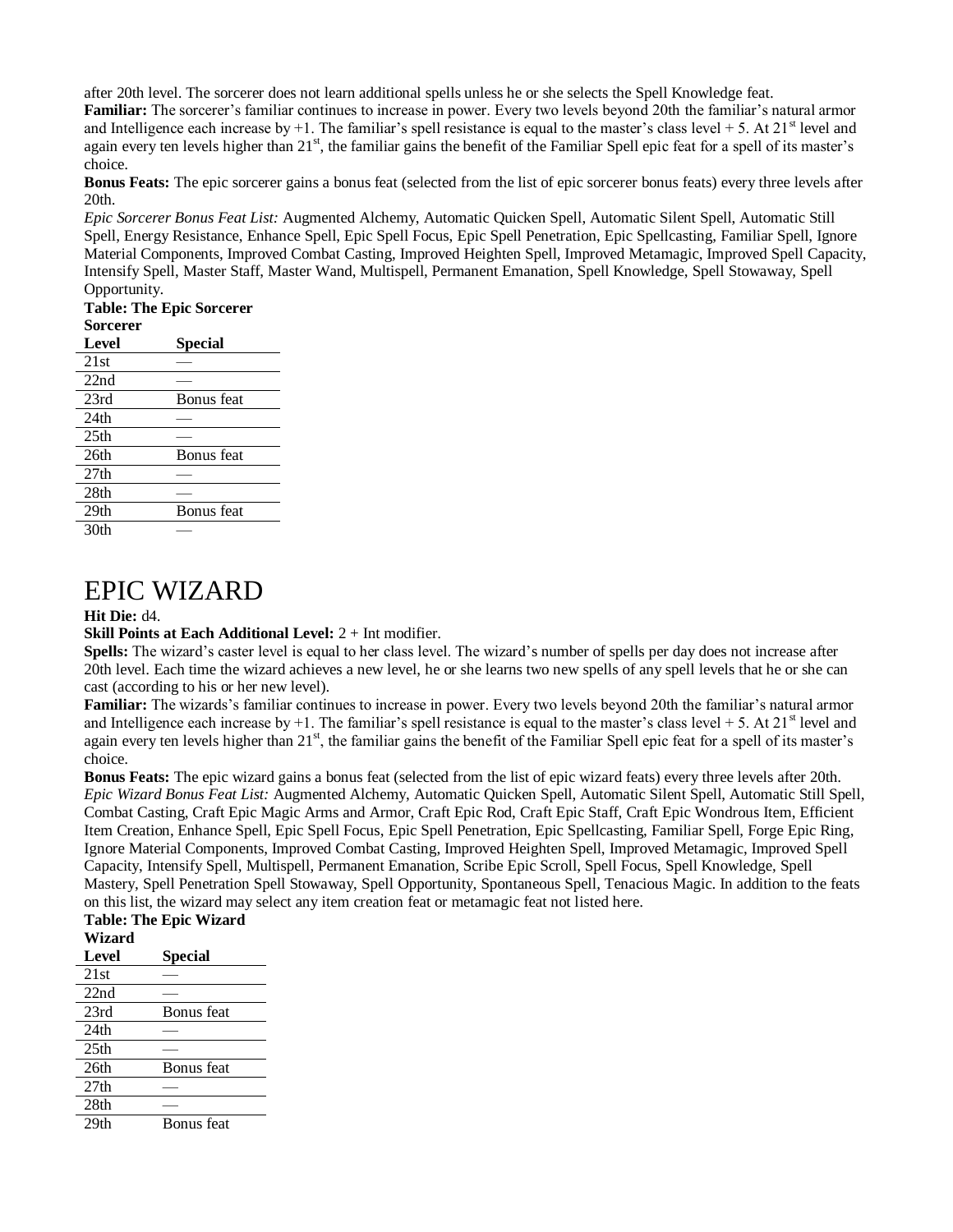## FAMILIARS AT EPIC LEVEL

Special abilities granted to a familiar continue to grow as the level of its master increases beyond 20th, as shown on Table: Epic Familiar Special Abilities. Even though the table shows advancement only to 42nd level, that is not the limit. The patterns in the table continue infinitely. Familiar special abilities gained at less than 20th level also continue to improve. *Familiar Spell:* The familiar gains the benefit of the Familiar Spell epic feat for the spell its master chooses. **Table: Epic Familiar Special Abilities**

| Table: Epic Fallmar Special Abilities |                |     |                |
|---------------------------------------|----------------|-----|----------------|
| <b>Master Class</b>                   | <b>Natural</b> |     |                |
| Level                                 | Armor          | Int | <b>Special</b> |
| $21st-22nd$                           | $+11$          | 16  | Familiar Spell |
| $23rd - 24th$                         | $+12$          | 17  |                |
| $25th-26th$                           | $+13$          | 18  |                |
| $27th-28th$                           | $+14$          | 19  |                |
| $29th-30th$                           | $+15$          | 20  |                |
| $31st - 32nd$                         | $+16$          | 21  | Familiar Spell |
| $33rd - 34th$                         | $+17$          | 22  |                |
| $35th-36th$                           | $+18$          | 23  |                |
| $37th - 38th$                         | $+19$          | 24  |                |
| $39th-40th$                           | $+20$          | 25  |                |
| $41st - 42nd$                         | $+21$          | 26  | Familiar Spell |
|                                       |                |     |                |

# EPIC PSIONIC CLASS PROGRESSIONS

Epic level psionic characters follow the same epic progression as non-psionics epic characters, except as noted below.

• For manifesters, manifester level continues to increase after 20th level. However, a manifester's power points and powers known at each level do not increase automatically after 20th level.

• The powers of psicrystals that are based on the creator's level continue to increase as their owner gains levels.

• Bonus feats for epic psionic classes can be chosen from among any epic feats for which the character meets the

prerequisites or any psionic, metapsionic, or psionic item creation feat, as normal.

## NO EPIC BONUS POWER PROGRESSION

Epic psionic characters do not gain additional bonus power points above 20th. They may still gain more power points as their key ability score increases.

Psionic characters can take the Improved Manifestation feat, which grants them additional power points each time they take the feat. Epic manifesters can also take Epic Expanded Knowledge or Power Knowledge, which give them access to additional powers, and Epic Psionic Focus, which allows manifesters to use more than one metapsionic power each time they expend their psionic focus.

# EPIC PSION

### **Hit Die:** d4.

**Skill Points at Each Additional Level:** 2 + Int modifier.

**Powers:** The psion's manifester level is equal to his class level. The psion's base power points do not increase after 20th level. Each time the psion attains a new level, he learns two new powers of any level or levels that he can manifest. **Psicrystal:** The epic psion's psicrystal, if he has one, continues to increase in power. At every odd-numbered level higher than 20th (21st, 23rd, and so on) the psicrystal's natural armor bonus and Intelligence each increase by 1. The psicrystal's power resistance is equal to the master's level  $+ 5$ . At 21st level and again every ten levels higher than 21st, the psicrystal gains the benefit of the Psicrystal Power epic feat for a power of its master's choice.

**Bonus Feats:** The epic psion gains a bonus feat every three levels higher than 20th (23rd, 26th, and so on).

|                   | <b>Table: The Epic Psion</b> |
|-------------------|------------------------------|
| Psion             |                              |
| $L_{\text{eval}}$ | $S_{\text{model}}$           |

**Level Special** 

 $21st$ 

 $22nd$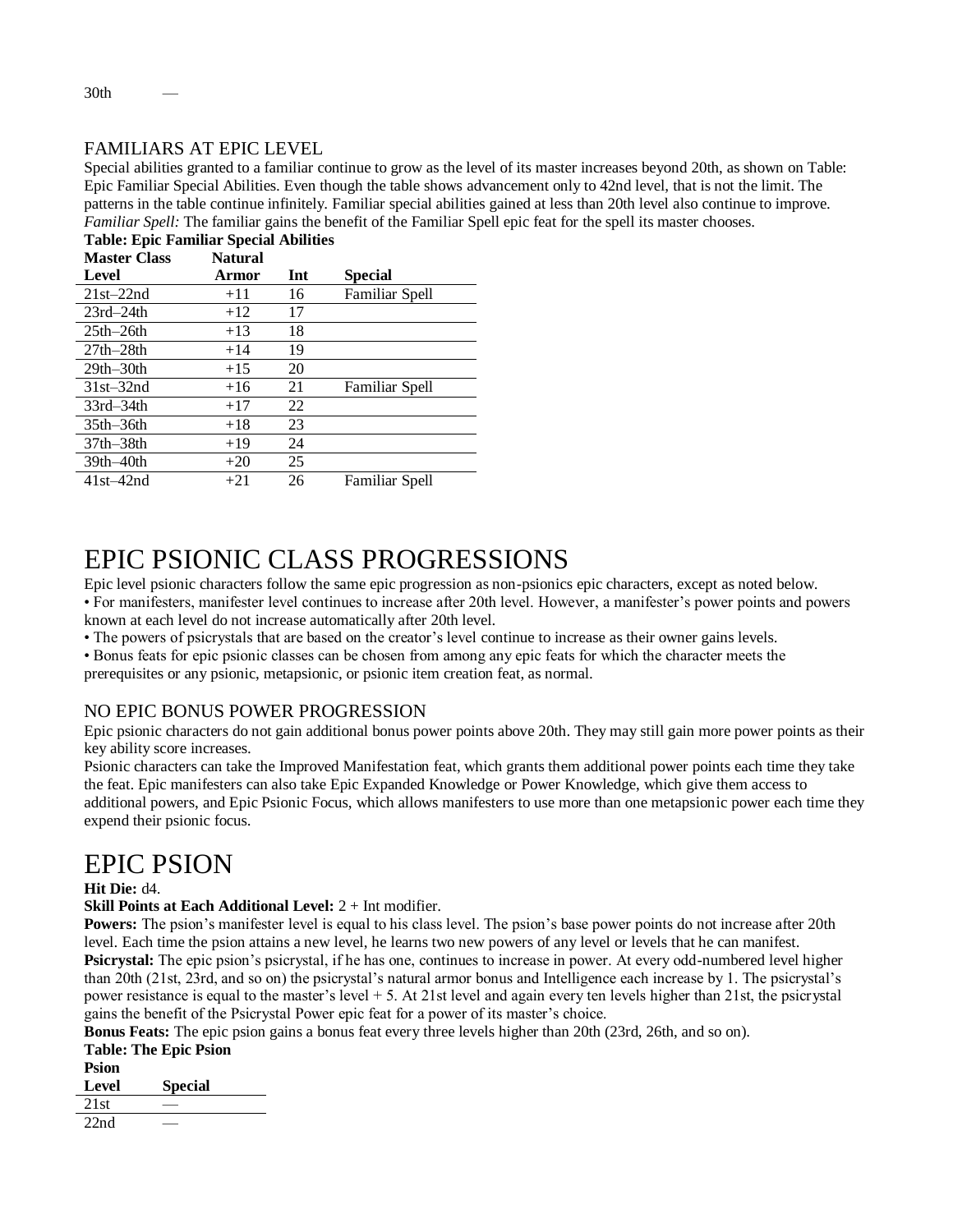| 23rd             | Bonus feat        |
|------------------|-------------------|
| 24th             |                   |
| 25 <sub>th</sub> |                   |
| 26th             | Bonus feat        |
| 27 <sub>th</sub> |                   |
| 28th             |                   |
| 29 <sub>th</sub> | <b>Bonus</b> feat |
| 30th             |                   |

## PSICRYSTALS AT EPIC LEVEL

Special abilities granted to a psycrystal continue to grow as the level of its master increases beyond 20th, as shown on Table: Epic Psicrystal Special Abilities. Even though the table shows advancement only to 42nd level, that is not the limit. The patterns in the table continue infinitely. Psicrystal special abilities gained at less than 20th level also continue to improve. *Psicrystal Power:* The psicrystal gains the benefit of the Psicrystal Power epic feat for the power its master chooses.

| <b>Table: Epic Psicrystal Special Abilities</b> |                |          |                         |  |
|-------------------------------------------------|----------------|----------|-------------------------|--|
| Owner                                           | <b>Natural</b> |          |                         |  |
| Level                                           | Armor Adj.     | Int Adj. | <b>Special</b>          |  |
| $21st-22nd$                                     | $+10$          | $+10$    | Psicrystal Power        |  |
| $23rd - 24th$                                   | $+11$          | $+11$    |                         |  |
| $25th-26th$                                     | $+12$          | $+12$    |                         |  |
| $27th-28th$                                     | $+13$          | $+13$    |                         |  |
| $29th-30th$                                     | $+14$          | $+14$    |                         |  |
| $31st - 32nd$                                   | $+15$          | $+15$    | <b>Psicrystal Power</b> |  |
| $33rd - 34th$                                   | $+16$          | $+16$    |                         |  |
| $35th-36th$                                     | $+17$          | $+17$    |                         |  |
| $37th - 38th$                                   | $+18$          | $+18$    |                         |  |
| $39th-40th$                                     | $+19$          | $+19$    |                         |  |
| $41st - 42nd$                                   | $+20$          | $+20$    | <b>Psicrystal Power</b> |  |

# EPIC PSYCHIC WARRIOR

### **Hit Die:** d8.

**Skill Points at Each Additional Level:** 2 + Int modifier.

**Powers:** The psychic warrior's manifester level is equal to her class level. The psychic warrior's base power points do not increase after 20th level. The epic psychic warrior gains one new power of any level that she can manifest at every evennumbered level she attains higher than 20th (22nd, 24th, 26th, and so on).

**Bonus Feats:** The epic psychic warrior gains a bonus feat (selected from the list of epic psychic warrior bonus feats) at 21st level and every three levels thereafter.

#### **Table: The Epic Psychic Warrior Psychic Warrior**

| <b>Special</b> |
|----------------|
| Bonus feat     |
|                |
|                |
| Bonus feat     |
|                |
|                |
| Bonus feat     |
|                |
|                |
| Bonus feat     |
|                |

# EPIC SOULKNIFE

**Hit Die:** d10. **Skill Points at Each Additional Level:** 4 + Int modifier.